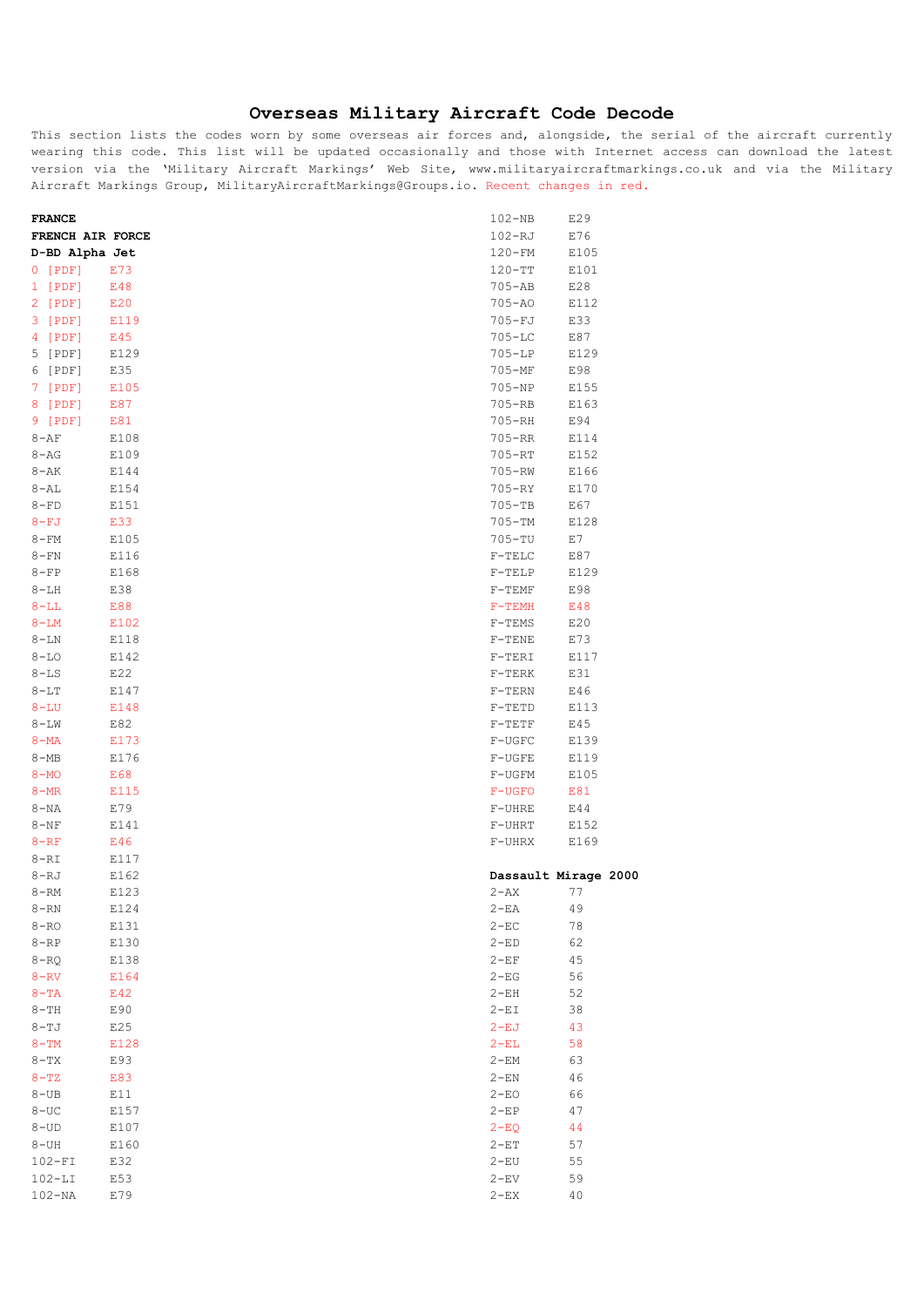| 2-EY                 | 42         | $30 - JB$          | 678        |
|----------------------|------------|--------------------|------------|
| $2-FZ$               | 41         | $30 - JU$          | 614        |
| $2-ME$               | 61         | $30 - XQ$          | 637        |
| $2-MG$               | 65         | 115-AM             | 525        |
| 2-MH                 | 67         | $115 - KC$         | 120        |
| $3 - AG$             | 681        | $115 - KD$         | 123        |
|                      |            |                    |            |
| $3 - AS$             | 635        | $115 - KJ$         | 523        |
| 3-AU                 | 653        | $115 - KN$         | 121        |
| $3-TA$               | 650        | $115 - KS$         | 528        |
| $3-IC$               | 626        | $115 - LC$         | 108        |
| $3-IE$               | 642        | $115 - LJ$         | 105        |
| $3-IF$               | 609        | $115-OA$           | 524        |
| $3 - IG$             | 668        | $115-OC$           | 529        |
| $3-TH$               | 631        | $115 - 0L$         | 530        |
| $3 - IJ$             | 638        | $115-OR$           | 527        |
| $3-TL$               | 622        | $115 - YD$         | 107        |
| $3 - IN$             | 640        | $115 - YE$         | 122        |
|                      |            |                    |            |
| $3-IO$               | 647        | $115 - YG$         | 118        |
| $3-IP$               | 604        | $115 - YH$         | 109        |
| $3 - IQ$             | 666        | $115 - YO$         | 113        |
| $3 - IR$             | 674        | $115 - YT$         | 124        |
| $3-TT$               | 624        | $133 - AL$         | 669        |
| $3 - IU$             | 620        | $133 - IN$         | 664        |
| $3 - IV$             | 683        | 133-JE             | 634        |
| $3 - JC$             | 606        | $133 - LF$         | 605        |
| $3-JD$               | 643        | 133-XE             | 632        |
| $3 - JF$             | 660        | $133 - XX$         | 610        |
| $3-JG$               | 601        | $188 - EE$         | 71         |
|                      |            |                    |            |
| $3 - JH$             | 686        | $188 - EW$         | 48         |
| $3 - JI$             | 675        | $188 - EZ$         | 54         |
| $3 - JJ$             | 639        | $188 - MK$         | 74         |
| $3-JL$               | 628        |                    |            |
|                      |            |                    |            |
| $3 - JM$             | 657        | Dassault Rafale    |            |
| $3 - JN$             | 658        | $4-EA$             | 303        |
| $3 - JO$             | 627        | $4 - FF$           | 339        |
| $3-JP$               | 611        | $4-FG$             | 340        |
| $3 - JR$             | 682        | $4-FH$             | 341        |
|                      |            |                    |            |
| $3 - JT$             | 677        | $4-FI$             | 342        |
| $3 - JV$             | 636        | $4-FJ$             | 343        |
| $3 - JW$             | 641        | $4-FK$             | 344        |
| $3 - JX$             | 679        | $4-FL$             | 345        |
| $3 - JY$             | 615        | 4 – FM             | 346        |
| $3-LH$               | 655        | 4-FN               | 347        |
| $3 - MO$             | 613        | $4 - FO$           | 348        |
| $3-MQ$               | 646        | $4 - FP$           | 349        |
| $3 - XA$             | 662        | $4-FQ$             | 350        |
| $3-XC$               | 618        | $4-FR$             | 351        |
| $3 - \mathsf{XD}$    | 630        | $4-FS$             | 352        |
| $3 - XF$             | 670        | $4-FT$             | 353        |
| $3 - XG$             | 625        | $4-FU$             | 354        |
|                      |            |                    |            |
| $3 - XI$             | 661        | $4-FV$             | 355        |
| $3 - XJ$             | 602        | 4 – FW             | 356        |
| $3 - XK$             | 671        | $4-FX$             | 357        |
| $3 - XL$             | 603        | $4-FY$             | 358        |
| $3 - XM$             | 680        | $4 - GR$           | 139        |
| $3 - XN$             | 652        | $4 - GS$           | 140        |
| $3 - XO$             | 629        | $4 - GZ$           | 147        |
| $3 - XP$             | 645        | $4-HA$             | 308        |
| $3 - XR$             | 659        | $4 - HB$           | 309        |
| $3 - XT$             | 648        | $4-HC$             | 310        |
| $3 - XV$             | 672        | $4 - HD$           | 311        |
| $3 - XY$             | 649        | $4-HF$             | 312        |
| $3 - XZ$             | 685        | $4-HI$             | 313        |
|                      |            |                    |            |
| $30-TD$<br>$30 - IS$ | 654<br>617 | $4-HK$<br>$4 - HM$ | 315<br>318 |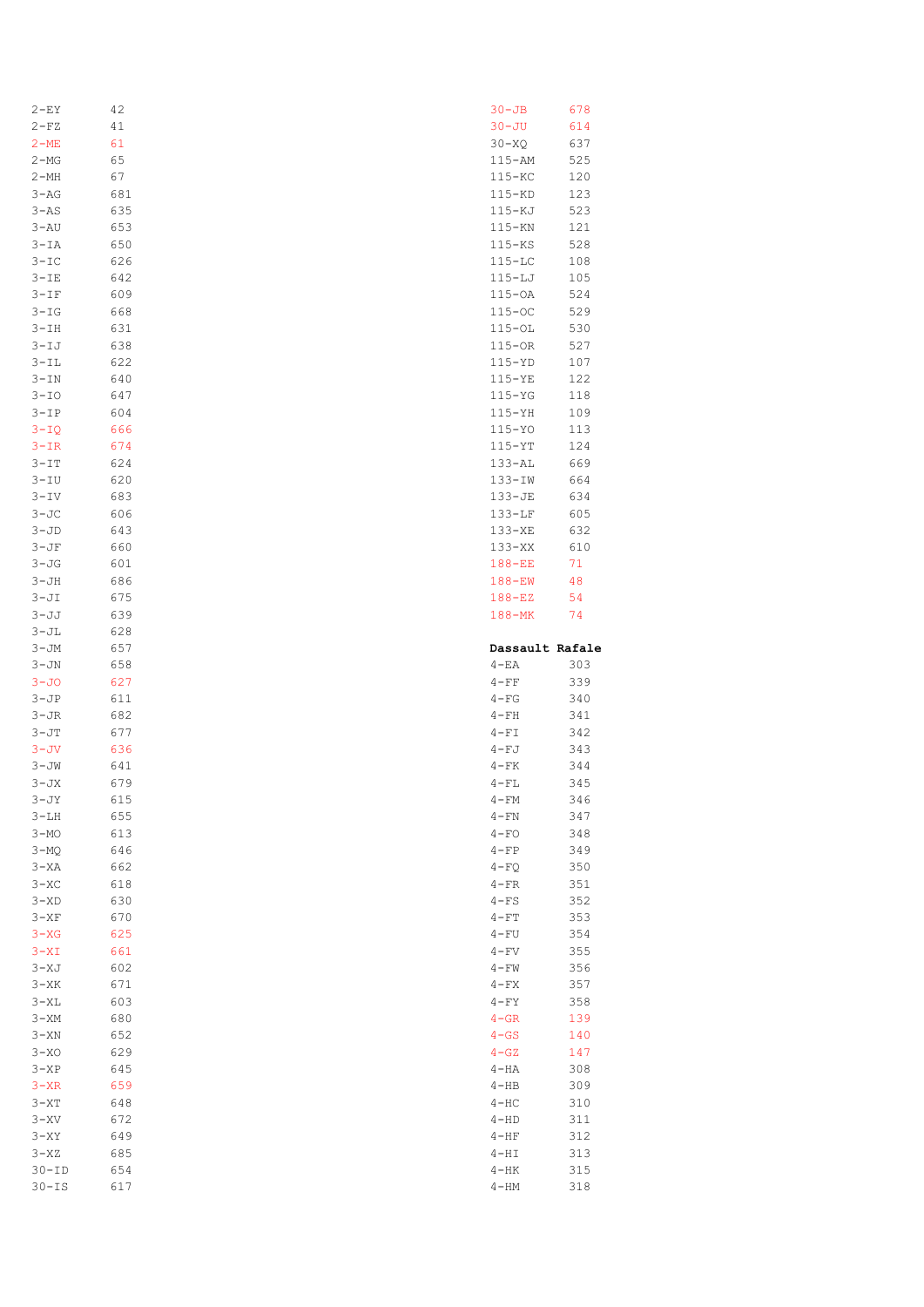| $4 - HN$           | 319       | $113-FQ$                    | 350                                   |
|--------------------|-----------|-----------------------------|---------------------------------------|
| $4 - HO$           | 317       | $113 - HJ$                  | 107                                   |
| $4-HP$             | 314       |                             |                                       |
| $4-HQ$             | 321       | Pilatus PC-21               |                                       |
|                    | 323       |                             |                                       |
| $4 - HT$           |           |                             | (NB: These codes do not have hyphens) |
| $4 - HU$           | 322       | 709 FC                      | 01                                    |
| $4 - HV$           | 320       | 709 FD                      | $02\,$                                |
| $4 - HX$           | 325       | 709 FE                      | 03                                    |
| $4-HY$             | 326       | 709 FF                      | 04                                    |
| $4-HZ$             | 327       | 709 FG                      | 05                                    |
| $4 - IA$           | 307       | 709 FH                      | 06                                    |
| $4 - IC$           | 328       | 709 FI                      | 07                                    |
| $4 - IE$           | 330       | 709 FJ                      | 08                                    |
| $4-IF$             | 331       | 709 FK                      | 09                                    |
| $4-IG$             | 332       | 709 FL                      | 10                                    |
| $4-IH$             | 333       | 709 FM                      | $11\,$                                |
|                    |           |                             |                                       |
| $4-II$             | 334       | 709 FN                      | 12                                    |
| $4-IJ$             | 335       | 709 FO                      | 13                                    |
| $4 - IK$           | 336       | 709 FP                      | 14                                    |
| $4 - IL$           | 337       | 709 FQ                      | 15                                    |
| $4 - IO$           | 338       | 709 FR                      | 16                                    |
| $7 - GD$           | 125       | 709 FS                      | 17                                    |
| $7-GI$             | 130       |                             |                                       |
| $7 - GP$           | 137       | FRENCH ARMY                 |                                       |
| $7 - GQ$           | 138       | SA.330 Puma                 |                                       |
| $7 - GT$           | 141       | DAA                         | 1006                                  |
| $7 - VA$           | 148       | DAC                         | 1036                                  |
| $30 - EB$          | 304       | DAD                         | 1037                                  |
|                    |           |                             |                                       |
| $30 - EF$          | 102       | DAE                         | 1049                                  |
| $30 - GA$          | 122       | DAF                         | 1055                                  |
| $30 - GC$          | 124       | $\mathtt{DAG}$              | 1069                                  |
| $30 - GE$          | 126       | DAH                         | 1078                                  |
| $30 - GF$          | 127       | DAI                         | 1092                                  |
| $30 - GG$          | 128       | DAJ                         | 1100                                  |
| $30 - GH$          | 129       | DAK                         | 1102                                  |
| $30 - GT$          | 130       | DAL                         | 1107                                  |
| $30-GJ$            | 131       | DAM                         | 1109                                  |
| $30 - GK$          | 132       | DAN                         | 1128                                  |
| $30 - GL$          | 133       | DAO                         | 1143                                  |
| $30 - GM$          | 134       | DAP                         | 1149                                  |
| $30 - GN$          | 135       | DAQ                         | 1156                                  |
|                    |           |                             |                                       |
| $30 - GO$          | 136       | $\mathtt{DAR}$              | 1173                                  |
| $30 - GU$          | 142       | DAS                         | 1176                                  |
| $30 - GV$          | 143       | DAW                         | 1211                                  |
| $30 - GW$          | 144       | $\texttt{DAX}$              | 1214                                  |
| $30 - GX$          | 145       | $\texttt{DAY}$              | 1217                                  |
| $30 - GY$          | 146       | DAZ                         | 1219                                  |
| $30 - HE$          | $105$     | DBA                         | 1232                                  |
| $30-HG$            | 106       | ${\tt DBB}$                 | 1243                                  |
| $30-HH$            | 104       | $\texttt{DBD}$              | 1262                                  |
| $30-HS$            | 108       | DBF                         | 1417                                  |
| $30-HW$            | 324       | DBG                         | 1438                                  |
| $30-TD$            | 329       |                             | 1451                                  |
|                    |           | DBH                         |                                       |
| $30 - IM$          | 109       | DBI                         | 1507                                  |
| $30 - \texttt{IN}$ | 110       | DBJ                         | 1510                                  |
| $30-TP$            | $1\,1\,1$ | ${\tt DBK}$                 | 1512                                  |
| $30-TR$            | 113       | DBL                         | 1519                                  |
| $30 - IS$          | 114       | DBM                         | 1617                                  |
| $30-TT$            | 115       | $\mathtt{DBN}$              | 1632                                  |
| $30 - IU$          | 116       | $_{\rm DBO}$                | 1634                                  |
| $30 - IV$          | 117       | DBP                         | 1654                                  |
| $30 - \texttt{IX}$ | 119       | DBQ                         | 1663                                  |
| $30 - IY$          | 120       | ${\tt DBR}$                 | 5682                                  |
| $30 - IZ$          | 121       | $_{\rm DCE}$                | 1071                                  |
| $30 - VA$          | 148       | $\mathop{\rm DCF}\nolimits$ | 1073                                  |
|                    |           |                             |                                       |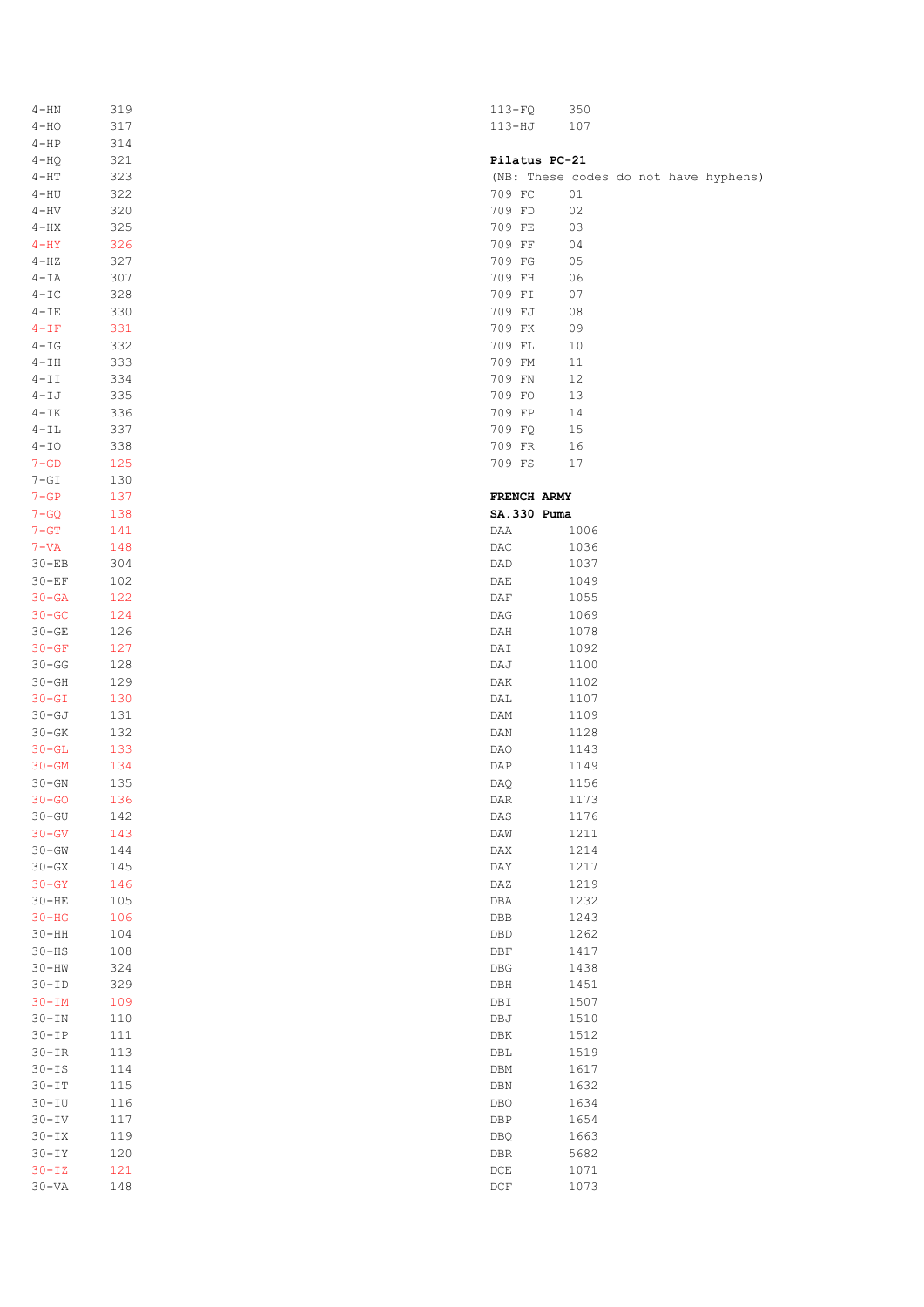| DCK            | 1130 | GCH                              | 4172                     |
|----------------|------|----------------------------------|--------------------------|
|                | 1198 | GCI                              | 4175                     |
| DDD            |      |                                  |                          |
| DDG            | 1222 | GCJ                              | 4179                     |
| DDI            | 1228 | GCK                              | 4180                     |
| DDK            | 1231 | GCL                              | 4181                     |
| DDM            | 1236 | GCM                              | 4186                     |
| DDP            | 1252 | GCN                              | 4189                     |
|                | 1255 | GCO                              | 4191                     |
| DDQ            |      |                                  |                          |
| DDT            | 1269 | GCP                              | 4195                     |
| DDW            | 1447 | GCQ                              | 4198                     |
| DDX            | 1662 | GEA                              | 4204                     |
|                |      | GEB                              | 4206                     |
| SA.342 Gazelle |      | ${\tt GEC}$                      | 4207                     |
| GAA            | 3459 | GED                              | 4208                     |
| GAB            | 3476 | $\mathop{\mathsf{GET}}$          | 4210                     |
|                |      |                                  |                          |
| GAC            | 3512 | ${\tt GEG}$                      | 4211                     |
| GAD            | 3530 | GEI                              | 4214                     |
| GAF            | 3664 | GEJ                              | 4215                     |
| GAG            | 3848 | GEK                              | 4216                     |
| GAH            | 3849 | GEL                              | 4217                     |
| GAI            | 3850 | GEM                              | 4218                     |
| GAJ            | 3856 | $\mathop{\mathsf{GEN}}$          | 4219                     |
|                |      |                                  |                          |
| GAK            | 3859 | GEO                              | 4220                     |
| GAL            | 3862 | GEP                              | 4221                     |
| GAM            | 3863 | GEQ                              | 4222                     |
| GAN            | 3865 | GER                              | 4223                     |
| GAO            | 3868 | GES                              | 4224                     |
| GAP            | 3911 | GET                              | 4225                     |
|                |      |                                  | 4226                     |
| GAQ            | 3921 | GEU                              |                          |
| GAR            | 3938 | GEV                              | 4227                     |
| GAS            | 3947 | GEW                              | 4228                     |
| GAT            | 3948 | GEX                              | 4229                     |
| GAU            | 3957 | GEY                              | 4230                     |
| GAV            | 3964 | GFA                              | 4232                     |
| GAW            | 3996 | GFB                              | 4233                     |
|                |      |                                  |                          |
| GAX            | 4018 | GJC                              | 3511                     |
| GAY            | 4019 | GMA                              | 3567                     |
| GBA            | 4026 | GMB                              | 4042                     |
| GBB            | 4034 | GMC                              | 4079                     |
| GBC            | 4039 | GND                              | 3617                     |
| GBE            | 4053 | GNE                              | 3852                     |
| GBF            | 4059 | GNS                              | 4071                     |
|                |      |                                  |                          |
| GBG            | 4061 |                                  |                          |
| GBH            | 4066 |                                  | AS.532UL/EC.725AP Cougar |
| GBI            | 4072 | CAA                              | 2611                     |
| GBJ            | 4084 | CAB                              | 2628                     |
| GBL            | 4095 | CAC                              | 2630                     |
| GBN            | 4109 | CAD                              | 2631                     |
| GBO            | 4114 | CAE                              | 2633                     |
| GBP            | 4115 | $_{\rm CAP}$                     | 2638                     |
|                | 4119 |                                  | 2640                     |
| GBQ            |      | CAG                              |                          |
| GBR            | 4120 | CAH                              | 2642                     |
| GBS            | 4124 | $_{\tt CGA}$                     | 2252                     |
| GBT            | 4136 | CGB                              | 2266                     |
| GBU            | 4140 | CGC                              | 2267                     |
| GBV            | 4141 | CGD                              | 2271                     |
| GBW            | 4142 | $\mathbb C \mathbb G \mathbb F$  | 2273                     |
| GBX            | 4144 | $\mathbb{CGG}$                   | 2282                     |
|                |      |                                  |                          |
| GBY            | 4145 | $\mathbb C\mathbb{GH}$           | 2285                     |
| GCA            | 4155 | $\mathbb{C}\mathbb{G}\mathbb{I}$ | 2290                     |
| GCC            | 4160 | CGJ                              | 2292                     |
| GCD            | 4161 | $\mathbb C\mathbb G\mathbb K$    | 2299                     |
| ${\tt GCE}$    | 4162 | CGL                              | 2300                     |
| GCF            | 4164 | CGM                              | 2301                     |
|                | 4168 | $_{\rm CGN}$                     | 2303                     |
| $\mathsf{GCG}$ |      |                                  |                          |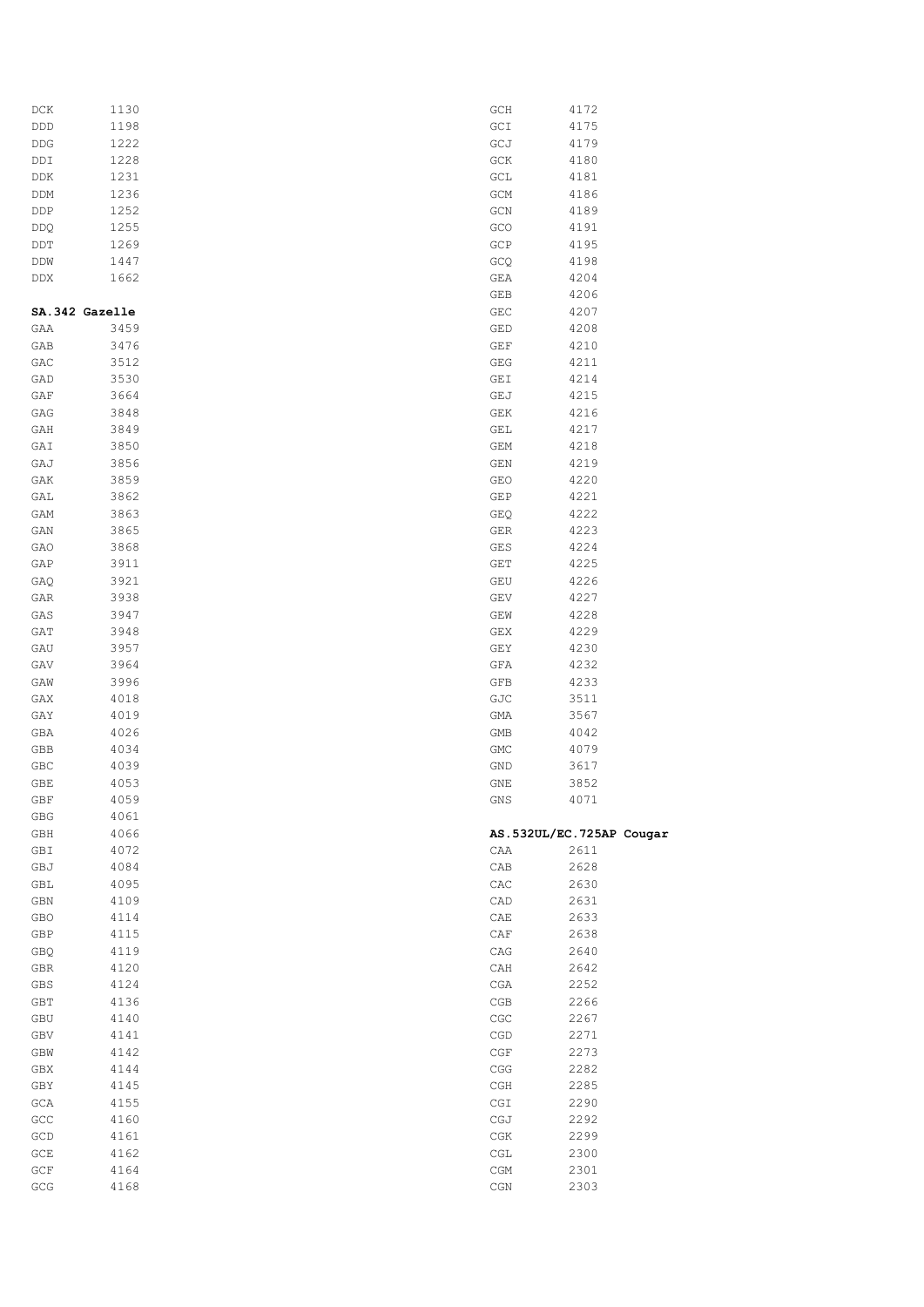| CGO          | 2316 | <b>BJO</b> | 6015 |
|--------------|------|------------|------|
| CGQ          | 2323 | BJP        | 6016 |
|              | 2324 |            | 6018 |
| CGR          |      | BJR        |      |
| CGS          | 2325 | BJS        | 6019 |
| CGT          | 2327 | BJT        | 6020 |
| CGU          | 2331 | BJU        | 6021 |
| CGW          | 2443 | BJV        | 6022 |
| CGX          | 2446 | BJW        | 6023 |
| CHA          | 2342 | BJX        | 6024 |
| CHB          | 2369 | BJY        | 6025 |
| CHC          | 2375 | BJZ        | 6026 |
|              |      | BKA        | 6027 |
| EC.665 Tigre |      | BKB        | 6028 |
|              |      |            |      |
| BHA          | 2010 | BKC        | 6029 |
| <b>BHB</b>   | 2009 | <b>BKD</b> | 6030 |
| BHC          | 2013 | BKE        | 6031 |
| BHD          | 2015 |            |      |
| BHE          | 2018 | NH.90-TTH  |      |
| BHF          | 2019 | EAA        | 1239 |
| BHG          | 2022 | EAB        | 1256 |
| BHH          | 2001 | EAC        | 1271 |
| BHI          | 2002 | EAD        | 1273 |
| BHJ          | 2003 | EAE        | 1290 |
| BHK          | 2004 | EAF        | 1291 |
| BHL          | 2006 | EAG        | 1292 |
|              |      |            |      |
| BHM          | 2011 | EAH        | 1293 |
| BHN          | 2021 | EAI        | 1294 |
| BHO          | 2024 | EAJ        | 1295 |
| BHP          | 2023 | EAK        | 1306 |
| BHQ          | 2025 | EAL        | 1307 |
| BHR          | 2026 | EAM        | 1308 |
| BHS          | 2027 | EAN        | 1309 |
| BHT          | 2012 | EAO        | 1310 |
| BHV          | 2029 | EAP        | 1311 |
| BHW          | 2030 | EAQ        | 1312 |
| BHX          | 2031 | EAR        | 1313 |
| BHZ          | 2033 | EAS        | 1332 |
|              | 2016 |            |      |
| BIA          |      | EAT        | 1333 |
| BIB          | 2034 | EAU        | 1334 |
| BIC          | 2035 | EAV        | 1335 |
| BIE          | 2037 | EAW        | 1336 |
| BIF          | 2038 | EAX        | 1337 |
| BIG          | 2039 | EAY        | 1338 |
| BIH          | 2040 | EAZ        | 1386 |
| BII          | 2041 | EBA        | 1390 |
| BIJ          | 2042 | EBB        | 1391 |
| BIK          | 2043 | EBC        | 1387 |
| BIL          | 2044 | EBD        | 1392 |
| BIM          | 2045 | EBE        | 1401 |
| BIN          | 2046 | EBF        | 1402 |
| BIO          | 2047 | EBG        | 1403 |
|              |      |            |      |
| BJA          | 6001 | EBH        | 1404 |
| BJB          | 6002 | EBI        | 1405 |
| BJC          | 6003 | EBJ        | 1432 |
| BJD          | 6004 | EBK        | 1427 |
| BJE          | 6005 | EBL        | 1428 |
| BJF          | 6006 | EBM        | 1429 |
| BJG          | 6007 | EBN        | 1433 |
| BJH          | 6008 | EBO        | 1430 |
| BJI          | 6009 | EBP        | 1431 |
| BJJ          | 6010 | EBQ        | 1442 |
| BJK          | 6011 | EBR        | 1441 |
| BJL          | 6012 | EBS        | 1443 |
|              |      |            |      |
| BJM          | 6013 | EBT        | 1454 |
| BJN          | 6014 | <b>EBU</b> | 1455 |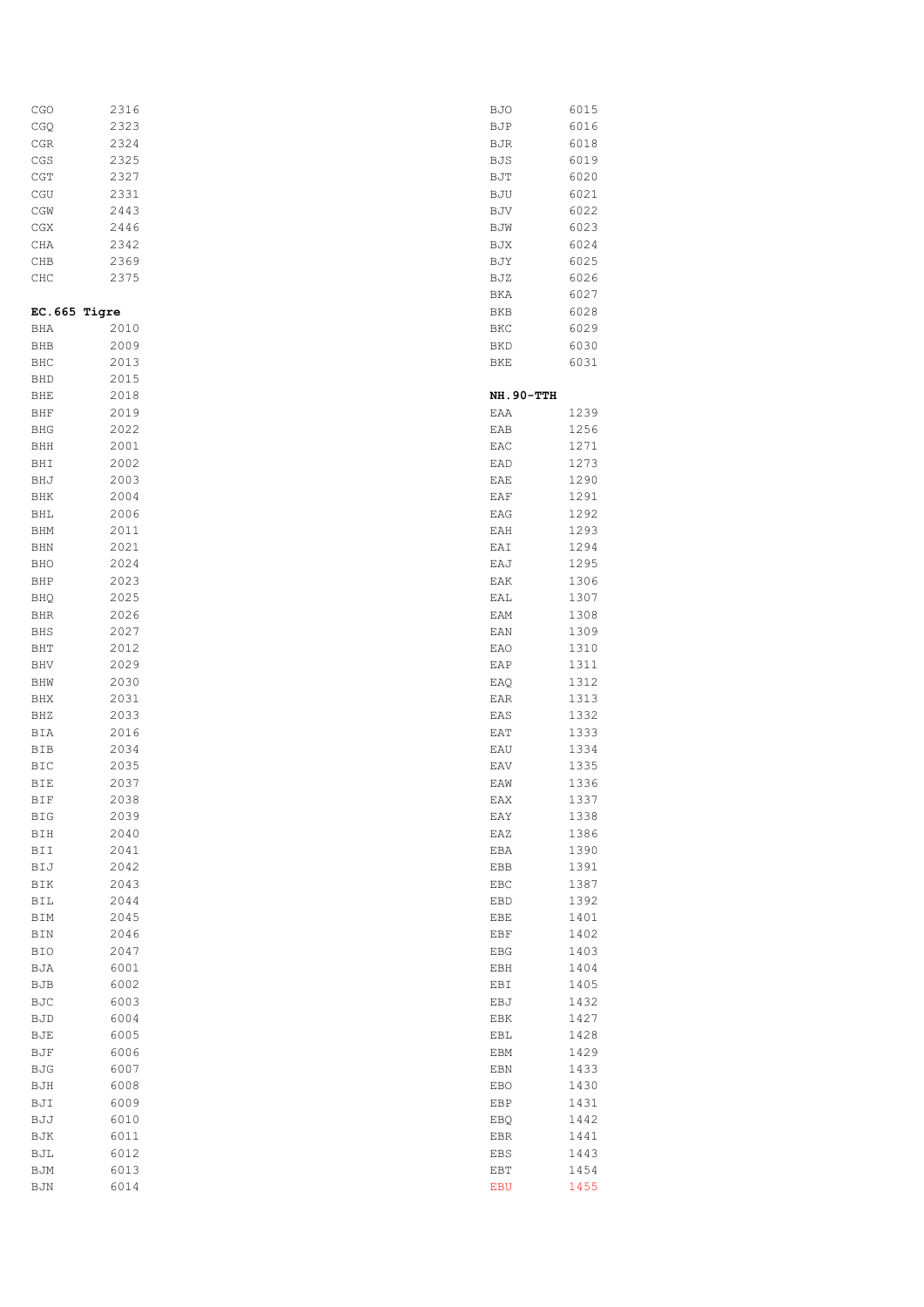| EBV               | 1456    | $61 - 11$                | MM54457                 |
|-------------------|---------|--------------------------|-------------------------|
| EBW               | 1457    | $61 - 32$                | MM54488                 |
| EBX               | 14.     | $61 - 36$                | MM54492                 |
| EBY               | 1479    | $61 - 37$                | MM54493                 |
| EBZ               | 1480    | $61 - 42$                | MM54496                 |
|                   |         | $61 - 45$                | MM54499                 |
| <b>ITALY</b>      |         | $61 - 52$                | MM54504                 |
| Aeritalia-EMB AMX |         | $61 - 55$                | MM54507                 |
| $32 - 47$         | MM55046 | $61 - 57$                | MM54509                 |
| $32 - 51$         | MM55036 | $61 - 60$                | MM54510                 |
| $32 - 53$         | MM55047 | $61 - 61$                | MM54511                 |
| $32 - 56$         | MM55042 | $61 - 62$                | MM54512                 |
| $51 - 10$         | MM7159  | $61 - 64$                | MM54514                 |
| $51 - 26$         | MM7149  | $61 - 65$                | MM54515                 |
| $51 - 27$         | MM7114  | $61 - 66$                | MM54516                 |
|                   |         |                          |                         |
| $51 - 30$         | MM7170  | $61 - 70$                | MM54518                 |
| $51 - 31$         | MM7161  | $61 - 72$                | MM54533                 |
| $51 - 32$         | MM7166  | $61 - 74$                | MM54535                 |
| $51 - 33$         | MM7162  | 61-106                   | MM54548                 |
| $51 - 34$         | MM7191  | $61 - 107$               | MM54549                 |
| $51 - 35$         | MM7196  | $61 - 116$               | MM54465                 |
| $51 - 36$         | MM7185  | $61 - 121$               | MM54458                 |
| $51 - 40$         | MM7164  | $61 - 126$               | MM55062                 |
| $51 - 41$         | MM7183  | $61 - 127$               | MM55063                 |
| $51 - 42$         | MM7177  | 61-130                   | MM55064                 |
| $51 - 43$         | MM7178  | $61 - 132$               | MM55066                 |
| $51 - 44$         | MM7198  | $61 - 133$               | MM55067                 |
| $51 - 45$         | MM7175  | 61-135                   | MM55069                 |
| $51 - 46$         | MM7197  | 61-136                   | MM55070                 |
| $51 - 50$         | MM7186  | $61 - 140$               | MM55072                 |
| $51 - 52$         | MM7171  | $61 - 141$               | MM55073                 |
| $51 - 53$         | MM7180  | $61 - 143$               | MM55075                 |
| $51 - 55$         | MM7168  | 61-144                   | MM55076                 |
| $51 - 56$         | MM7167  | 61-145                   | MM55077                 |
| $51 - 57$         | MM7190  |                          | MM55078                 |
|                   |         | $61 - 146$               |                         |
| $51 - 60$         | MM7174  | 61-147                   | MM55079                 |
| $51 - 61$         | MM7126  | 61-150                   | MM55080                 |
| $51 - 62$         | MM7182  | $61 - 151$               | MM55081                 |
| $51 - 65$         | MM7184  | $61 - 152$               | MM55082                 |
| $51 - 66$         | MM7169  | $61 - 154$               | MM55084                 |
| $51 - 70$         | MM7192  | $61 - 155$               | MM55085                 |
| $51 - 71$         | MM7189  | $61 - 156$               | MM55086                 |
| $51 - 72$         | MM7163  | 61-157                   | MM55087                 |
| $51 - 80$         | MM55037 | $61 - 160$               | MM55088                 |
| $51 - 81$         | MM55043 | 61-162                   | MM55090                 |
| $51 - 82$         | MM55044 | 61-241                   | MM54468                 |
| $51 - 83$         | MM55049 | RS-32                    | MM55091                 |
| $51 - 84$         | MM55051 | $RS-33$                  | MM55068                 |
| $RS-14$           | MM7177  |                          |                         |
| $RS-20$           | MM55034 | Aermacchi T-345A         |                         |
|                   |         |                          | MM55234                 |
| Aermacchi MB339   |         | $61 - 202$<br>$61 - 203$ | MM55235                 |
| $0$ [FT]          | MM54510 | $61 - 204$               | MM55236                 |
| 1 [FT]            | MM55054 | $61 - 205$               | MM55237                 |
| 2 [FT]            | MM54518 |                          |                         |
| $3$ [FT]          | MM55058 |                          | Aermacchi T-346A Master |
| 4 [FT]            | MM54514 | 61-01                    | MM55154                 |
| $5$ [FT]          | MM55059 | $61 - 02$                | MM55144                 |
| 6 [FT]            | MM54534 | $61 - 04$                | MM55155                 |
| 7 [FT]            | MM54505 | $61 - 05$                | MM55153                 |
| 8 [FT]            | MM54539 | 61-06                    | MM55213                 |
| 9 [FT]            | MM54517 | 61-07                    | MM55214                 |
| 10 [FT]           | MM54500 | 61-10                    | MM55215                 |
| 32-161            | MM55089 | 61-11                    | MT55152                 |
| $36 - 06$         | MM55074 | 61-12                    | MM55216                 |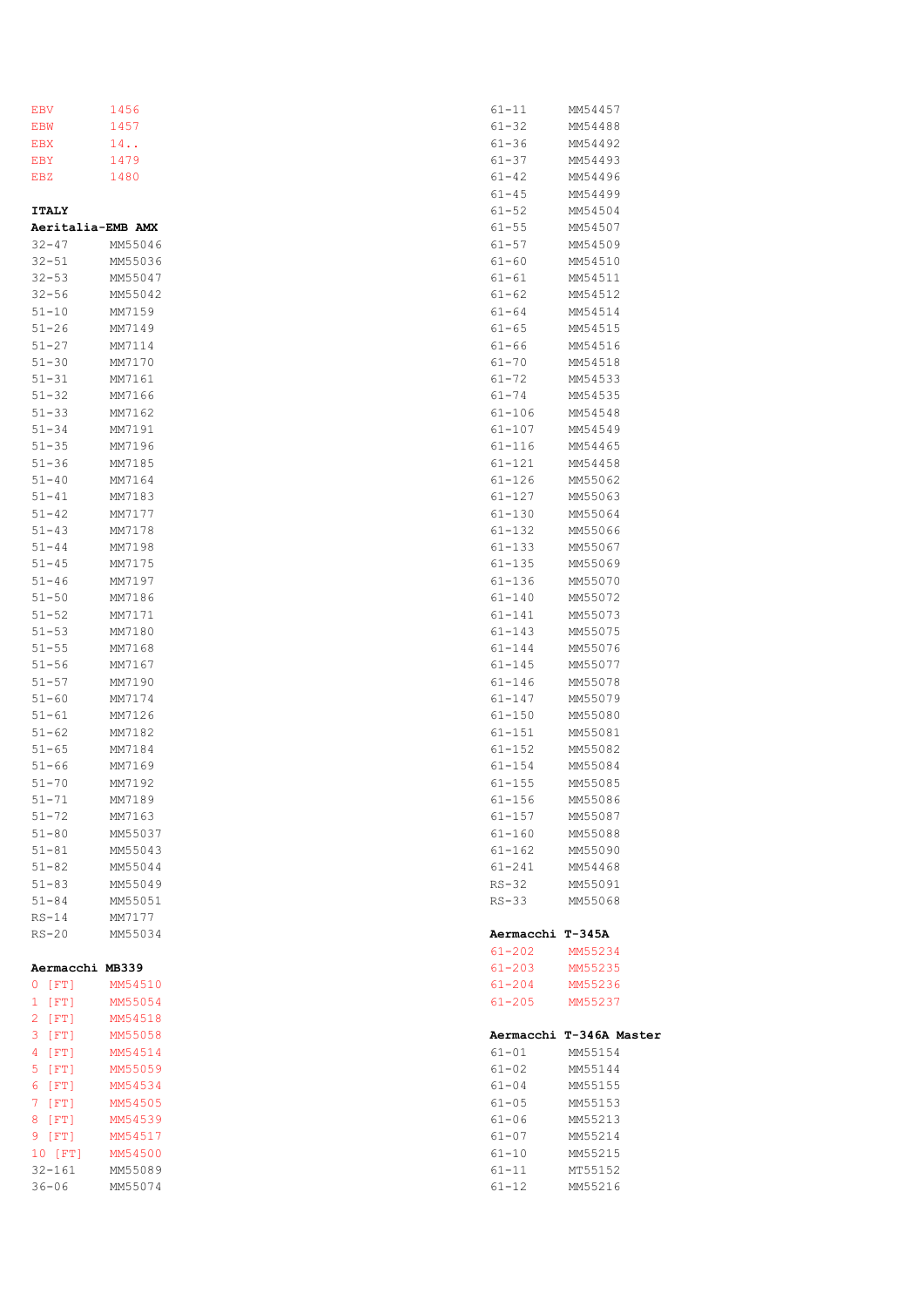| 61-13               | MM55217  |
|---------------------|----------|
| 61-14               | MM55218  |
| $61 - 15$           | MM55221  |
| $61 - 16$           |          |
|                     | MM55220  |
| $61 - 20$           | MT55219  |
| $61 - 21$           | MT55222  |
| $61 - 22$           | MT55223  |
|                     |          |
| $61 - 23$           | MM55224  |
| $61 - 24$           | MM55229  |
| $61 - 25$           | MM55230  |
| $61 - 26$           | MM55231  |
| $61 - 27$           | MM55232  |
|                     |          |
| $61 - 30$           | CSX55239 |
| $61 - 31$           | CSX55240 |
| $61 - 32$           | CSX55241 |
| $61 - 33$           | CSX55242 |
|                     |          |
|                     |          |
| Eurofighter Typhoon |          |
| $4 - 1$             | MM7270   |
| $4 - 2$             | MM7303   |
| $4 - 3$             | MM7287   |
|                     |          |
| $4 - 4$             | MM7274   |
| $4 - 5$             | MM7289   |
| $4 - 7$             | MM7290   |
| $4 - 8$             | MM7282   |
| $4 - 9$             | MM7351   |
|                     |          |
| $4 - 11$            | MM7291   |
| $4 - 13$            | MM7235   |
| $4 - 15$            | MM7271   |
| $4 - 18$            | MM7272   |
| $4 - 19$            | MM7275   |
| $4 - 24$            | MM55097  |
|                     |          |
| $4 - 25$            | MM55092  |
|                     |          |
| $4 - 30$            | MM55096  |
| $4 - 31$            | MM55093  |
| $4 - 32$            | MM55129  |
|                     |          |
| $4 - 33$            | MM55130  |
| $4 - 34$            | MM55131  |
| $4 - 35$            | MM55132  |
| $4 - 37$            | MM55168  |
| $4 - 41$            | MM7299   |
|                     |          |
| $4 - 43$            | MM7317   |
| $4 - 44$            | MM7300   |
| $4 - 46$            | MM7326   |
| $4 - 50$            | MM7306   |
| $4 - 52$            | MM7294   |
| $4 - 56$            | MM7330   |
|                     |          |
| $4 - 57$            | MM7238   |
| $4 - 60$            | MM7338   |
| $4 - 62$            | MM7344   |
| $4 - 63$            | MM55095  |
| $4 - 64$            | MM7340   |
|                     |          |
| $4 - 66$            | MM7355   |
| $4 - 67$            | MM7341   |
| $4 - 68$            | MM7342   |
| $4 - 69$            | MM7298   |
| $36 - 02$           | MM7286   |
| $36 - 03$           | MM7281   |
|                     |          |
| $36 - 05$           | MM7276   |
| $36 - 07$           | MM7279   |
| $36 - 10$           | MM7302   |
| $36 - 14$           | MM7277   |
| $36 - 15$           | MM7284   |
| $36 - 22$           | MM7296   |

| 36-25                  | MM7302                 |
|------------------------|------------------------|
| 36-30                  | MM7280                 |
| 36-31                  | MM7308                 |
| 36-34                  | MM7312                 |
| 36-35                  | MM7313                 |
| $36 - 40$              | MM7322                 |
| $36 - 41$              | MM7324                 |
|                        |                        |
| $36 - 42$              | MM7288                 |
| 36-44                  | MM7325                 |
| $36 - 46$              | MM7315                 |
| $36 - 50$              | MM7343                 |
| $36 - 51$              | MM7345                 |
| $36 - 53$              | MM7347                 |
| 36-54                  | MM7349                 |
| $36 - 55$              | MM7352                 |
| 36-60                  | MM55094                |
| 36-64                  | MM55128                |
| $37 - 03$              | MM7309                 |
| 37-04                  | MM7304                 |
| $37 - 11$              | MM7294                 |
|                        |                        |
| $37 - 12$              | MM7321                 |
| $37 - 15$              | MM7329                 |
| 37-16                  | MM7331                 |
| 37-21                  | MM7292                 |
| 37-22                  | MM7293                 |
| $37 - 23$              | MM7323                 |
| $37 - 27$              | MM7327                 |
| $37 - 33$              | MM54133                |
| 37-37                  | MM7346                 |
| $37 - 54$              | MM7354                 |
| $51 - 01$              | MM7316                 |
|                        |                        |
|                        |                        |
| $51 - 02$              | MM7320                 |
| $51 - 03$              | MM7314                 |
| $51 - 04$              | MM7319                 |
| $51 - 05$              | MM7353                 |
| 51-06                  | MM7356                 |
| $51 - 07$              | MM7348                 |
| $51 - 10$              | MM7318                 |
| 51-11                  | MM7307                 |
| $51 - 12$              | MM7339                 |
| $51 - 14$              | MM7311                 |
| 51-15                  | MM7295                 |
| RS-22                  | MM7350                 |
|                        |                        |
|                        | Lockheed Martin F-35A/ |
|                        | F-35B Lightning II     |
| $4 - 01$               | MM7451                 |
|                        | MM7452                 |
| $4 - 02$               |                        |
| $4 - 03$               | MM7454                 |
| $6 - 01$               | MM7366                 |
| $32 - 01$              | MM7332                 |
| $32 - 02$              | MM7333                 |
| $32 - 03$              | MM7334                 |
| $32 - 04$              | MM7335                 |
| 32-05                  | MM7336                 |
| $32 - 06$              | MM7363                 |
| 32-07                  | MM7357                 |
| $32 - 08$              | MM7358                 |
| $32 - 09$              | MM7359                 |
| $32 - 10$              | MM7360                 |
| 32-11                  | MM7361                 |
| $32 - 12$              | MM7362                 |
|                        |                        |
| $32 - 13$              | MM7337                 |
| $32 - 14$<br>$32 - 15$ | MM7453<br>MM7364       |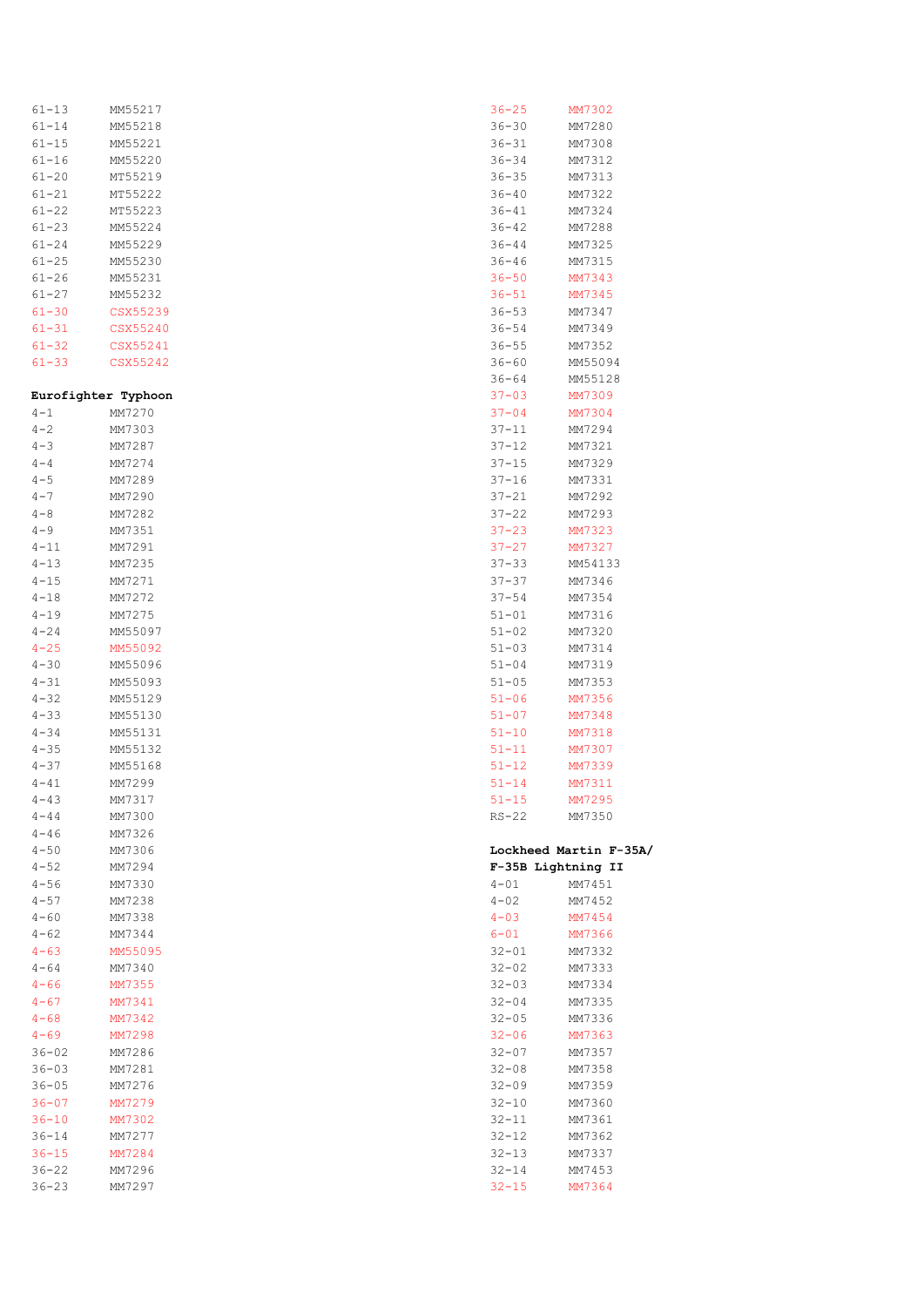| $32 - 16$             | MM7365             |  |
|-----------------------|--------------------|--|
|                       | Panavia Tornado    |  |
| $6 - 01$              | MM7007             |  |
| $6 - 02$              | MM7019             |  |
| $6 - 03$              | MM7084             |  |
| $6 - 04$<br>$6 - 05$  | MM7057<br>MM7025   |  |
| $6 - 06$              | MM7036             |  |
| $6 - 07$              | MM7075             |  |
| $6 - 10$              | MM7088             |  |
| 6-11                  | MM7058             |  |
| $6 - 12$              | MM7071             |  |
| $6 - 13$              | MM7014             |  |
| $6 - 15$<br>$6 - 20$  | MM55006<br>MM7021  |  |
| $6 - 21$              | MM7040             |  |
| $6 - 22$              | MM7029             |  |
| $6 - 25$              | MM7043             |  |
| $6 - 26$              | MM7063             |  |
| $6 - 27$              | MM7035             |  |
| $6 - 30$              | MM7072             |  |
| $6 - 31$              | MM7006             |  |
| $6 - 32$<br>$6 - 33$  | MM7015<br>MM7039   |  |
| $6 - 34$              | MM7073             |  |
| $6 - 35$              | MM7026             |  |
| $6 - 37$              | MM7038             |  |
| $6 - 41$              | MM7067             |  |
| $6 - 42$              | MM55010            |  |
| $6 - 43$              | MM7066             |  |
| $6 - 44$<br>$6 - 45$  | MM55009<br>MM55008 |  |
| $6 - 50$              | MM7024             |  |
| $6 - 51$              | MM55007            |  |
| $6 - 52$              | MM55001            |  |
| $6 - 53$              | MM55004            |  |
| $6 - 55$              | MM7004             |  |
| $6 - 57$<br>$6 - 60$  | MM7081<br>MM7086   |  |
| $6 - 61$              | MM7047             |  |
| $6 - 62$              | MM7082             |  |
| $6 - 63$              | MM7023             |  |
| $6 - 64$              | MM7052             |  |
| $6 - 65$              | MM7055             |  |
| $6 - 66$<br>$6 - 67$  | MM7059<br>MM7068   |  |
| $6 - 71$              | MM7070             |  |
| $6 - 72$              | MM7051             |  |
| $6 - 73$              | MM7030             |  |
| $6 - 74$              | MM7062             |  |
| $6 - 75$              | MM7013             |  |
| $6 - 76$              | MM7044             |  |
| $6 - 77$<br>$6 - 100$ | MM7020<br>MM7054   |  |
| $6 - 101$             | MM7053             |  |
| $36 - 50$             | CSX7085            |  |
| $50 - 01$             | MM7021             |  |
| $50 - 04$             | MM7030             |  |
| $50 - 53$             | MM7008             |  |
| $50 - 57$             | MM7067             |  |
| $RS-01$<br>$RS-05$    | CSX7079<br>CSX7047 |  |
|                       |                    |  |

|           |            | Airtech CN.235     |
|-----------|------------|--------------------|
|           | $37 - 02$  | $D.4 - 02$         |
|           | $37 - 06$  | $D.4 - 06$         |
|           | $74 - 07$  | $T.19B-07$         |
|           | $74 - 13$  | $19B-13$<br>Τ.     |
|           | $74 - 16$  | $19B-16$<br>Τ.     |
|           | $74 - 18$  | $T.19B-18$         |
|           | $403 - 01$ | $T.19A-01$         |
|           |            | $19A - 02$         |
|           | $403 - 02$ | Τ.                 |
|           | $744 - 11$ | $19B - 11$<br>Τ.   |
|           | $744 - 17$ | $19B - 17$<br>Τ.   |
|           | $744 - 19$ | $T.19B-19$         |
|           | 744-20     | T.19B-20           |
|           |            |                    |
|           |            | CASA 101EB Aviojet |
|           | $54 - 20$  | $E.25 - 35$        |
|           | $54 - 21$  | $E.25 - 55$        |
|           | $54 - 22$  | $E.25 - 61$        |
|           | $74 - 02$  | $E.25 - 33$        |
|           | $74 - 07$  | $E.25 - 51$        |
|           | $74 - 09$  | $E.25 - 53$        |
| $74 - 11$ |            | $E.25 - 56$        |
|           | $74 - 13$  | $E.25 - 59$        |
|           |            |                    |
|           | $74 - 20$  | $E.25 - 66$        |
|           | $74 - 21$  | $E.25 - 67$        |
|           | $74 - 25$  | $E.25 - 71$        |
|           | $74 - 26$  | $E.25 - 72$        |
|           | $74 - 28$  | $E.25 - 74$        |
|           | 74-30      | $E.25 - 76$        |
|           | $74 - 35$  | $E.25 - 83$        |
|           | $74 - 39$  | $E.25 - 88$        |
|           | $74 - 40$  | $E.25 - 17$        |
|           | $74 - 42$  | $E.25 - 18$        |
|           | 74-43      | $E.25 - 43$        |
|           | $74 - 44$  | $E.25 - 34$        |
|           | $79 - 02$  | $E.25 - 78$        |
|           | $79 - 03$  | $E.25 - 80$        |
| $79 - 04$ |            | $E.25 - 84$        |
|           | $79 - 05$  | $E.25 - 05$        |
|           |            |                    |
|           | 79-06      | $E.25 - 06$        |
|           | $79 - 08$  | $E.25 - 08$        |
|           | 79-11      | $E.25 - 11$        |
|           | 79-12      | $E.25 - 12$        |
|           | $79 - 13$  | $E.25 - 13$        |
|           | 79-14      | $E.25 - 14$        |
|           | $79 - 15$  | $E.25 - 15$        |
|           | $79 - 17$  | $E.25 - 62$        |
|           | $79 - 21$  | $E.25 - 21$        |
|           | $79 - 23$  | $E.25 - 23$        |
|           | $79 - 24$  | $E.25 - 24$        |
|           | 79-25      | $E.25 - 25$        |
|           | $79 - 27$  | $E.25 - 27$        |
|           | $79 - 28$  | $E.25 - 28$        |
|           | $79 - 29$  | $E.25 - 87$        |
|           | 79-31      | $E.25 - 31$        |
|           | $79 - 32$  | $E.25 - 86$        |
|           | $79 - 34$  | $E.25 - 52$        |
|           | $79 - 35$  | $E.25 - 54$        |
|           |            |                    |
|           | $79 - 37$  | $E.25 - 37$        |
|           | 79-38      | $E.25 - 38$        |
|           | $79 - 39$  | $E.25 - 79$        |
|           | $79 - 44$  | $E.25 - 44$        |
|           | $79 - 49$  | $E.25 - 49$        |
|           | $79 - 97$  | $E.25 - 69$        |
|           | $79 - 98$  | E.25-73            |

## **SPAIN**